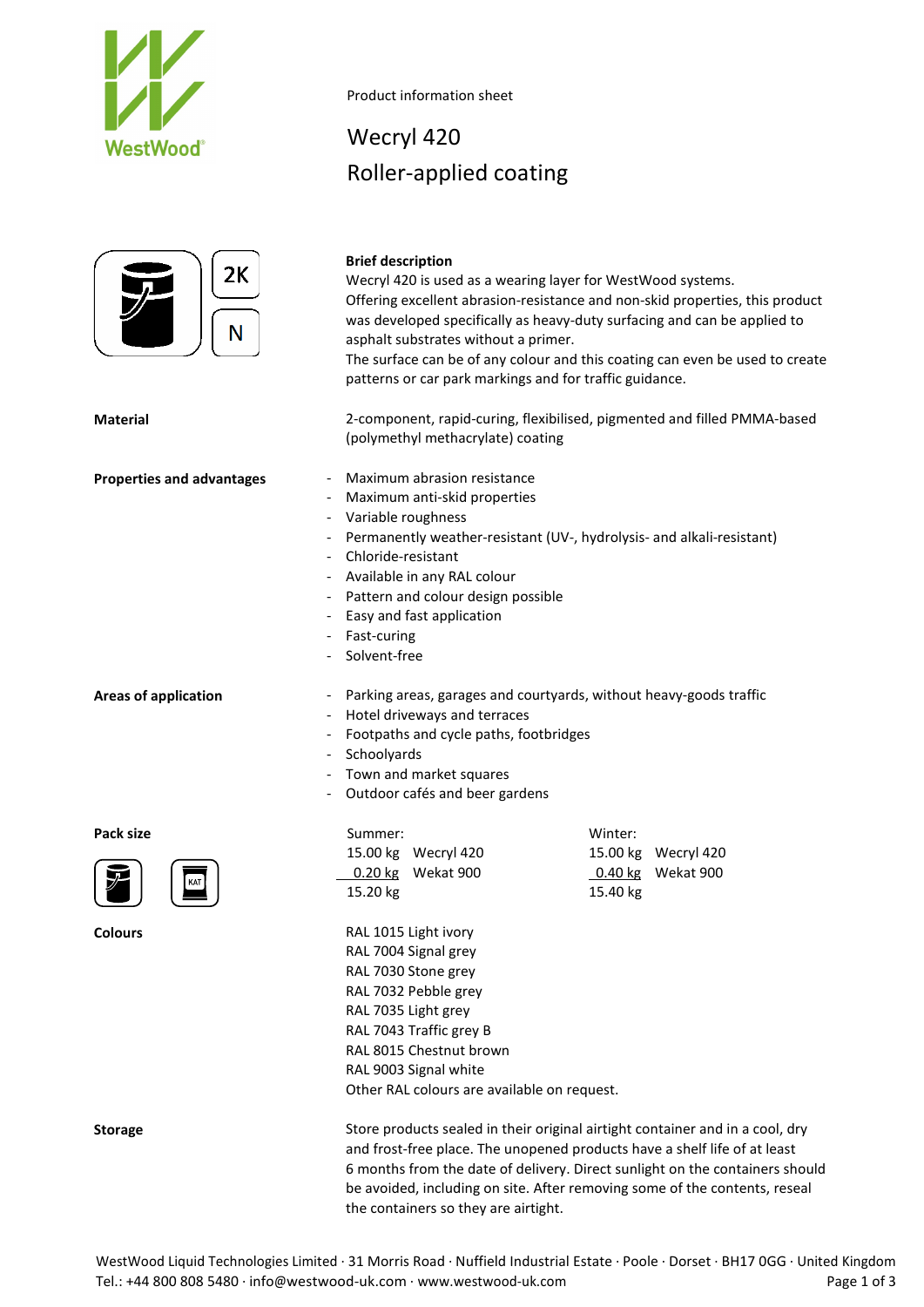

### **Application conditions Temperatures**





Product information sheet

# Wecryl 420 Roller-applied coating

The product can be applied within the following temperature ranges:

| Product    | Temperature range, in °C |            |               |  |  |  |
|------------|--------------------------|------------|---------------|--|--|--|
|            | Air                      | Substrate* | Material      |  |  |  |
| Wecryl 420 | -10 to +35               | -5 to +40* | $+3$ to $+30$ |  |  |  |

\* The substrate temperature must be at least 3 °C above the dew point during application and curing.

### **Moisture**

The relative humidity must be ≤90%.

The surface to be coated must be dry and ice-free.

The surface must be protected from moisture until the coating has hardened.

### **Reaction times and required amounts of catalyst**

|                    | Wecryl 420                 |
|--------------------|----------------------------|
|                    | (at 20 °C, 1.5% Wekat 900) |
| Pot life           | approx. 10 min             |
| Rainproof          | approx. 30 min             |
| Can be walked on/  |                            |
| overcoated         | approx. 45 min             |
| <b>Curing time</b> | approx. 2 hours            |

Higher temperatures or greater proportions of catalyst will shorten reaction times, while lower temperatures and smaller proportions of catalyst will extend reaction times.

The following table indicates the recommended amount of catalyst required to adjust the curing reaction to the temperature.

**Product Substrate temperature in °C; required amounts of Wekat 900 in % w/w (guide)**

|        | $-10$                    | -- | $\cdot$ $\sim$ |    | 10 | 15<br><b>__</b> | 20      | 25   | 30 | n m<br>ວວ | 40 | 45 |
|--------|--------------------------|----|----------------|----|----|-----------------|---------|------|----|-----------|----|----|
| Wecryl | $\overline{\phantom{a}}$ | 3% | 3%             | 2% | 2% | 1.5%            | $1.5\%$ | 1.5% | 1% | 1%        | 1% | -  |
| 420    |                          |    |                |    |    |                 |         |      |    |           |    |    |

#### **Consumption rates Consumption**

approx. 1.2 - 1.5 kg/m² depending on the roughness of the substrate

**Technical data** Density: Skid resistance: 1.60  $g/cm^{3}$ R 11





## **Product application Application equipment / tools**

For mixing the product:

Mixing tool with twin-paddle stirrer

For applying the product:

- Aluminium blade approx. 60 cm or
- Smoothing trowel

WestWood Liquid Technologies Limited · 31 Morris Road · Nuffield Industrial Estate · Poole · Dorset · BH17 0GG · United Kingdom Tel.: +44 800 808 5480 · info@westwood-uk.com · www.westwood-uk.com example are example as a Page 2 of 3